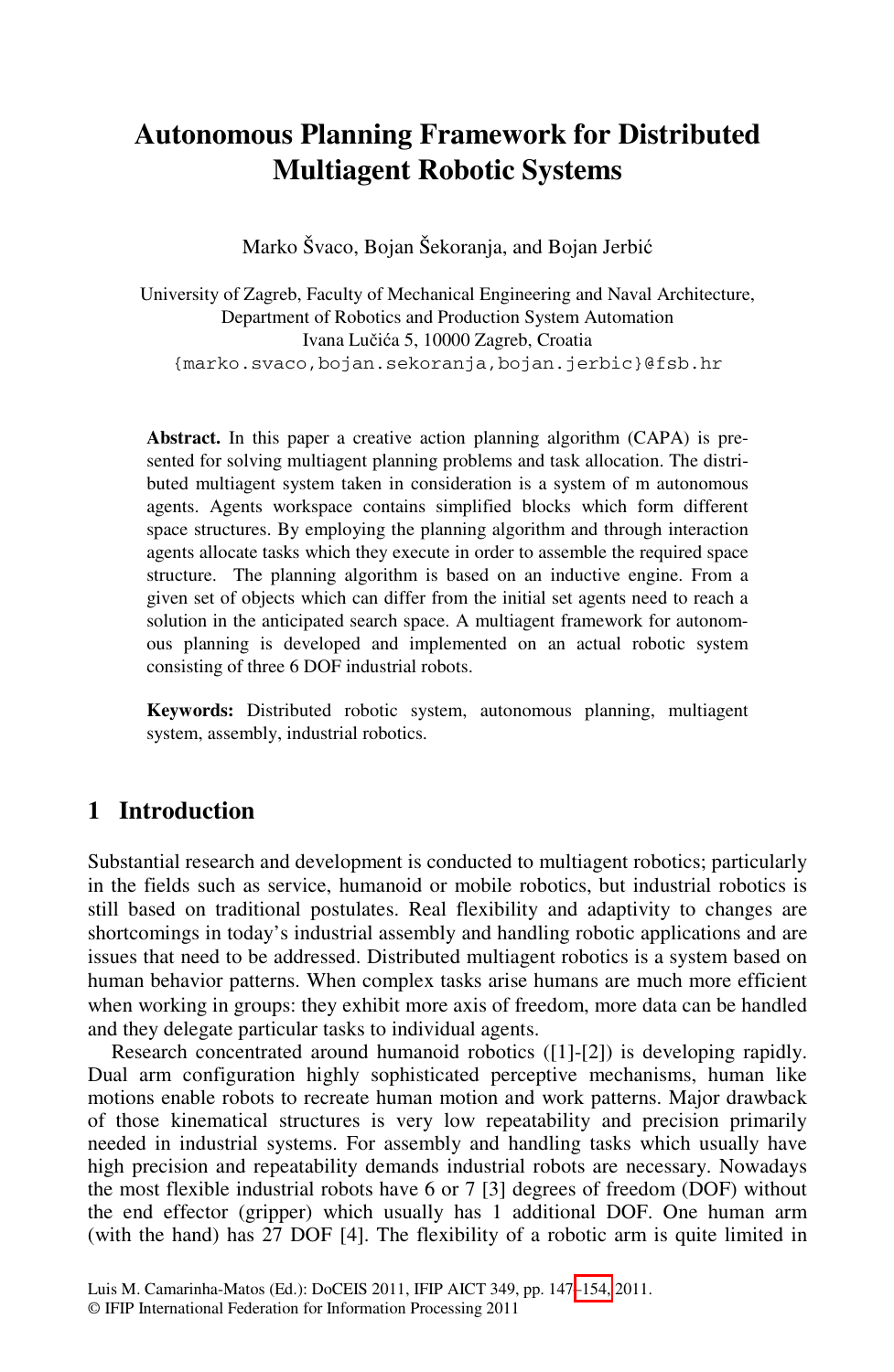comparison to a human operator. Implementing two or more robots with own controllers that communicate each with other, a certain multiagent concept can be achieved. The whole system will be orchestrated and will be able to perform more demanding operations. Each controller running its own actuator unit should be an agent with defined level of autonomy. In such systems the multiagent control appears as the main issue.

In this paper a creative action planning algorithm (CAPA) for application in multi agent robotic systems is presented. One of the main goals is constructing a universal planning framework which can be implemented on various types of industrial robots and tasks.

Related works [5], [6] incorporating multiagent planning on similar tasks are virtual applications and cannot be easily implemented on real industrial systems. The approaches are primarily intended for autonomous planning done by multiple agents who cannot collide, are of infinite small dimension and share the same computational time domain. The developed CAPA and the distributed multiagent system (MAS) operate in a real world environment bounded by rules and limitations. The approach discussed in this paper is intended to show that some assembly and handling tasks can be done in close collaboration among agents to gain flexibility and increase overall system productivity.

## **2 Contribution to Sustainability**

Robotics and in particular industrial robotics have always been a part of a central planning system. Agents (robots, machines) controlled by own computers are somehow subordinated to a central system controller [7]. Therefore they exhibit very low level of autonomy and in most cases do pre-programmed actions not being able to cope with uncertainties in the system and the environment. Uncertainties may vary from production quantities to failures of equipment or other agents, etc.

It is suggested that some handling and assembly industry tasks can be accomplished by interaction between agents (primarily industrial robots) in the system. Accordingly some level of autonomy must be introduced.

Production in recent years has switched from high quantity standardized products to lower quantities of customized products so demands from assembly systems have grown. Traditional approach with a centralized architecture and strict delegation of tasks needs to be replaced. Introducing a multiagent configuration and autonomous planning approach could be proven as a valuable addition. For an assembly system it implies that agents (robots and machines) before assembling need to generate a plan that best suits the current state and requirements of the system. After deriving consensus agents begin assembling the structure (product) constantly communicating and exchanging relevant information and data. In industrial assembly systems this is a novice approach and it has numerous benefits when implemented: it leads to increased flexibility and adaptivity to unexpected changes and uncertainties in the system, i.e. responsiveness [8]. The system becomes insensitive to number of agents (robots) and new assembly tasks can be resolved with less effort. Clearly, this approach is not suited for all products but it can be implemented on a variety of industrial examples. Development of such an industrial system scheme is beyond the scope of this paper and will be considered for further research. In this work an initial version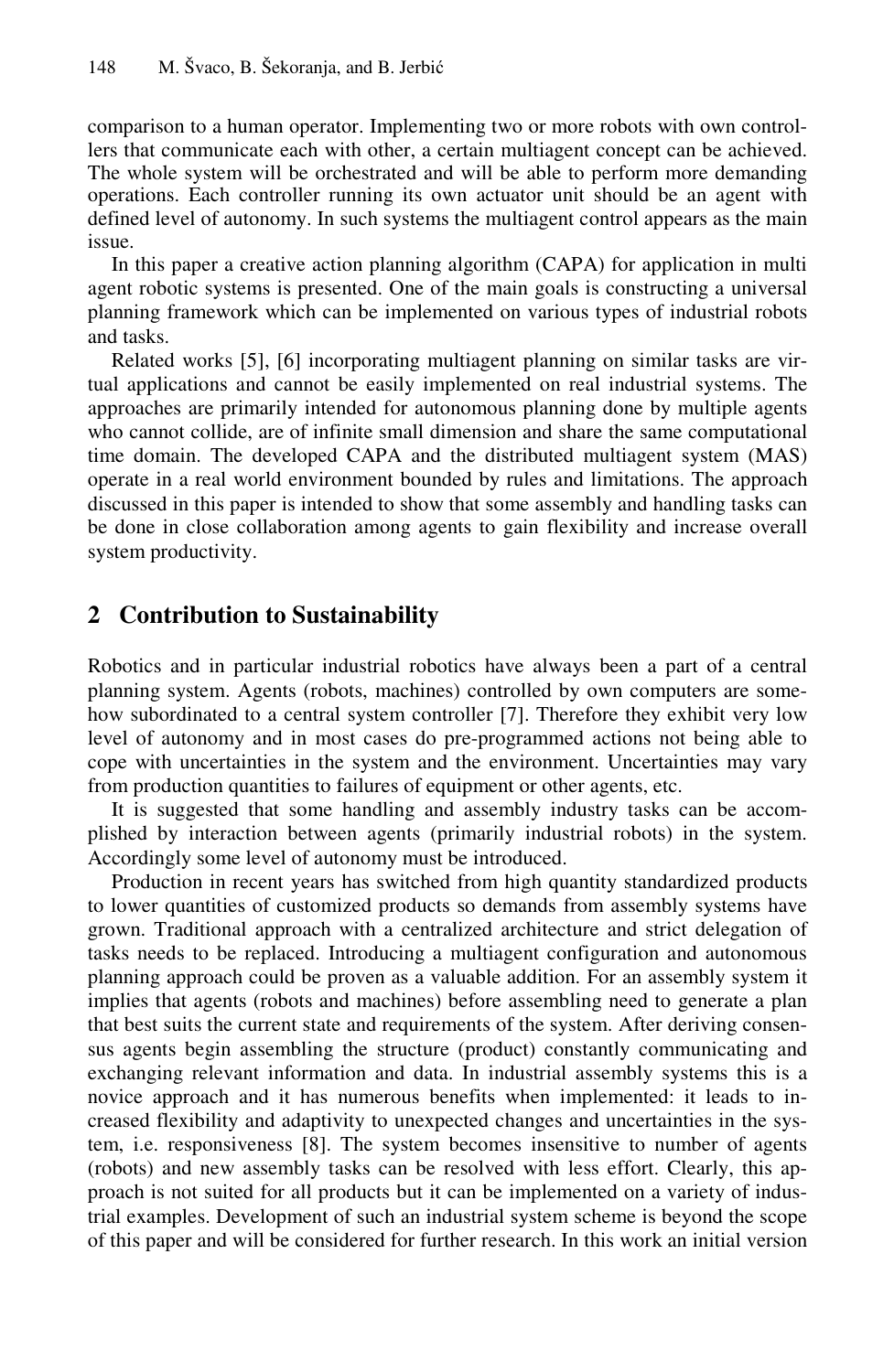of the planning framework is presented. The framework is implemented on an actual system consisting of three 6 DOF robots.

### **3 The Multiagent System**

#### **3.1 System Formulation**

The multiagent system consists of *m* autonomous agents  $a_l$  ( $l = 1...m$ ). Their workspace contains simplified blocks with respect to a global Cartesian coordinate system *K.* Agents workspace  $W(a_i, b_{i,k})$  contains blocks which form different space structures, where  $b_{j,k}$  represents  $j^{\text{th}}$  block of  $k^{\text{th}}$  type. Each block has certain properties which agents perceive from their workspace: *size* (type) of a building block  $T (b_{ik}) =$  $\{1, 2, 3...\}$  and *Cartesian position and orientation* in workspace:  $P(b_{ik}) = \{x, y, r\}.$ All blocks have the same width and height (single unit) but their length can vary and can be one, two, three, etc. unit lengths. That results with flexibility so building blocks can be supplemented with each other i.e. block with two unit lengths can be replaced with two blocks of single unit length and vice versa. Each agent is defined as an autonomous, self-aware entity with limited knowledge of the global workspace [9] and with some cognition of other agents. It has a separate processing unit, actuators, vision system for acquiring information from its environment, force and torque sensors for haptic feedback and other interfaces. A space function  $F(a<sub>l</sub>)$  is defined to determine the consumed space by an agent  $a_l$ ,  $F=(x_1, y_1, x_2, y_2, r, t)$  in time *t*. The first pair of Cartesian coordinates depicts the first vertex of a rectangle which bounds the agent and the second pair depicts the second vertex respectively. Rotation angle *r* is defined with respect to the origin point of the coordinate system *K*.

The MAS is insensitive to dynamic changes in number of agents. Impact is lower system flexibility and longer times for achieving final goals when agents are excluded from the system.



**Fig. 1.** Agent workspace and task allocation scheme

#### **3.2 Structures and Decision Making**

Agents' tasks are recreating structures which are defined as a final form put together from various objects with defined relationships. A structure is determined by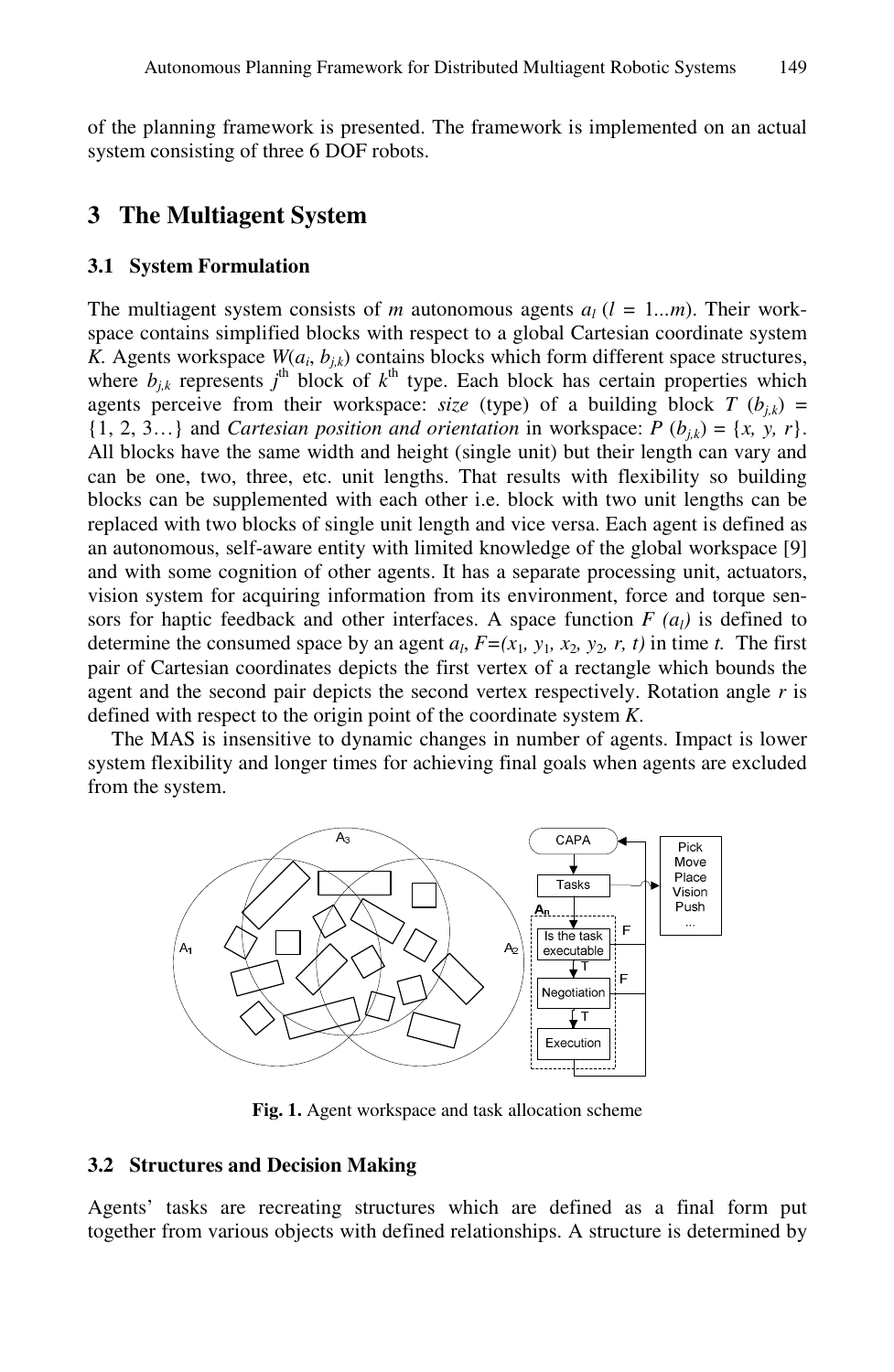interrelations and arrangement of objects  $b_{j,k}$  into a complex entity. Structure  $S =$  ${R_i b_{i,k}}$  is a set of relations  $R_i$  ( $i = 1...m-1$ ) between objects ( $b_{i,k}$ ,  $j = 1...n$ ,  $k = 1...u$ ).

The MAS has properties of a market organization type [10], [11] where agents bid [12] for given resources (blocks) in their workspace (Fig. 1). Time schedules need to be negotiated when areas of interest in the global workspace are not occupied.

Global goal *G* is the required structure that must be assembled from available elements following the given set *S*. An example of a structure is illustrated in Fig. 2 a). After observing a structure and finding relations agents are given an arbitrary set of work pieces (blocks) as depicted in Fig. 2. (b). Using those elements a plan of actions is generated for assembling the initial structure. Possible solutions are presented in Fig. 2.  $(c_1)$  -  $(c_3)$ . A set of rules and propositions for agent behavior is given in a cognition base (CB):

- Mathematical rules for structure sets
- Agents capabilities
- Grasping rules and limitations
- Object properties
- Agent workspace
- Vision system patterns database
- Force and torque sensor threshold values

If a simple structure with limited number of building blocks is presented to the agents (Fig. 2 a) there might be only one or few feasible solutions (sequence of steps). If more complex structures are presented (as shown in Fig. 4. a) a variety of feasible solutions might be possible.



**Fig. 2.** Simple task for the multiagent system

Top down disassembling or bottom up assembling the structure can define a sequence of steps for the MAS. The CAPA utilizes a bottom up principle where from a provided set of objects  $\{b_1...b_{p,r}\}$ , which can differ from the initial set  $\{b_1...b_{n,q}\}$ agents need to reach a solution in the given search space. Depending on the CB information agents can make decisions whether the desirable objectives can be performed in accordance to proposed restrictions and limitations. Implementing an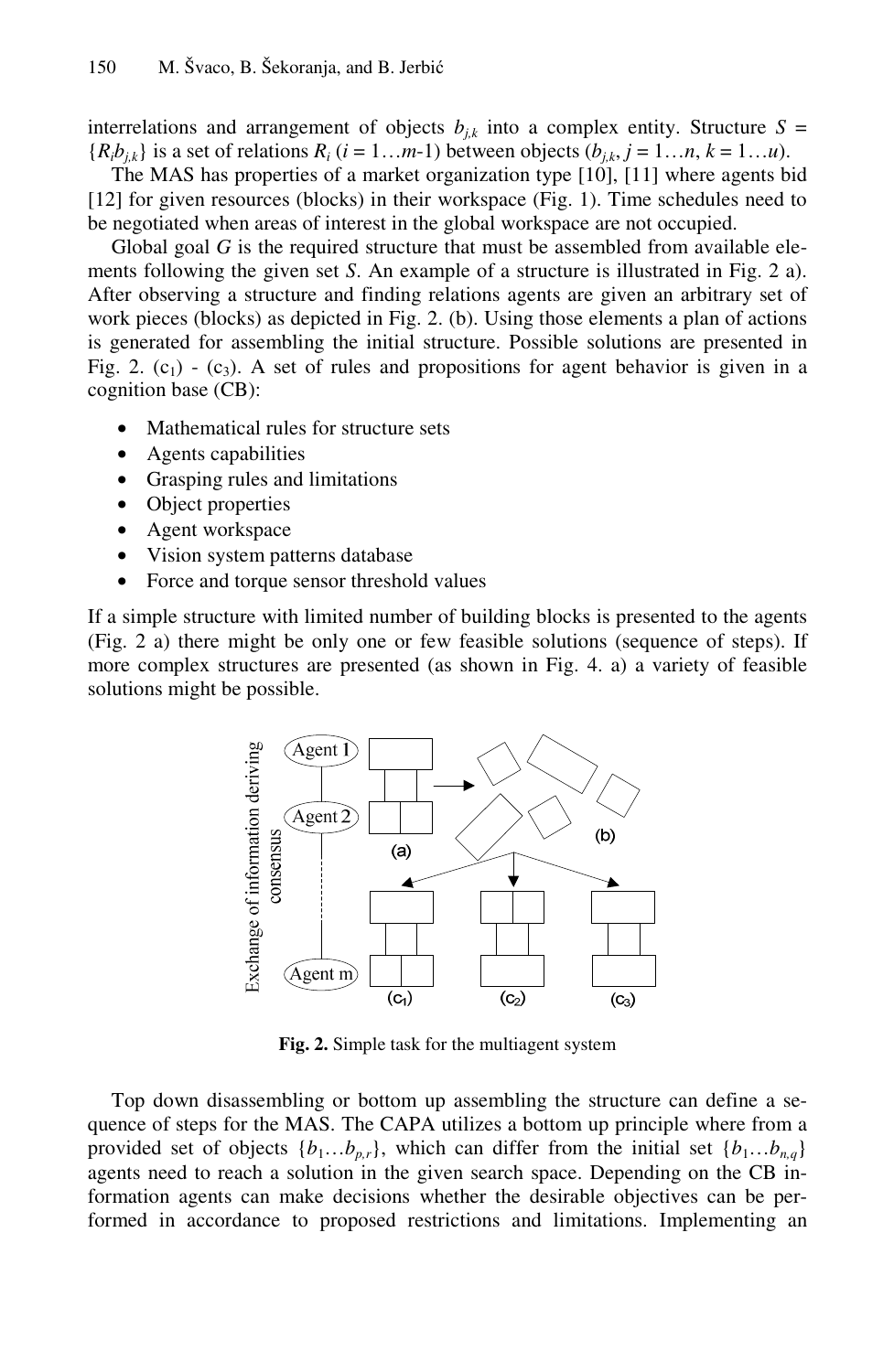iterative algorithm a solution can be found as shown in Fig. 3. Branches represent solution sets and each branch leads to one solution. If finding a solution in one solution set isn't possible, the system takes one step back and explores other options until it finds a valid one.



**Fig. 3.** Possible solution sets (sequence of steps) for a represented structure

Each agent attains a unified set of sub goals  $g_t$  which fulfill the global goal *G*. Execution of sub goals (tasks) can be done synchronous or asynchronous giving the space functions *F* of the agents. A resource function *C* is defined as a measure of resource and time consumption. *C* ( $a<sub>b</sub>$ ,  $b<sub>ib</sub>$ ,  $e$ ) is a function of agents'  $a<sub>l</sub>$  position, specifications of a building block  $b_{jk}$  (size and position in global workspace) and the position *e* where that block is planned to be moved.

#### **3.3 Operators**

By utilizing operators agents construct a sequence of actions for accomplishing each sub goal. By consecutively achieving all sub goals the global goal *G* is fulfilled and the agents await further tasks. The basic operators are:

- *Pick*  $(b_i, gr_k)$  agent picks up a block  $b_i$  with a grasping method  $gr_k$
- *Move*  $(p_1, \ldots, p_p, t_1, \ldots, t_r)$  agent moves in the global workspace from point  $p_1$  to point  $p_r$  through  $r-2$  interpolation points with motion specification  $t_r$  defined for each point*.*
- *Place*  $(b_{ik})$  agent places a block  $b_{ik}$
- *Vision* vision operator is used for identifying objects and their coordinates in *c*
- *Push (f, d, s)* agent uses force/torque sensor for auxiliary action of pushing an object with force/torque threshold *t* in vector direction *d* for *s* units
- *Force* used for positioning correction

The vision operator utilizes the cognition base and solves problems of identifying work objects and associated data. Therefore vision processes have to be very stable and work in constantly changing light and scenery conditions [13]. A fix to this problem is to utilize algorithms that can change the exposition of the image acquisition process. This can be done through a way of search patterns. Few images are taken at different camera settings and the one where familiar objects are recognized is used as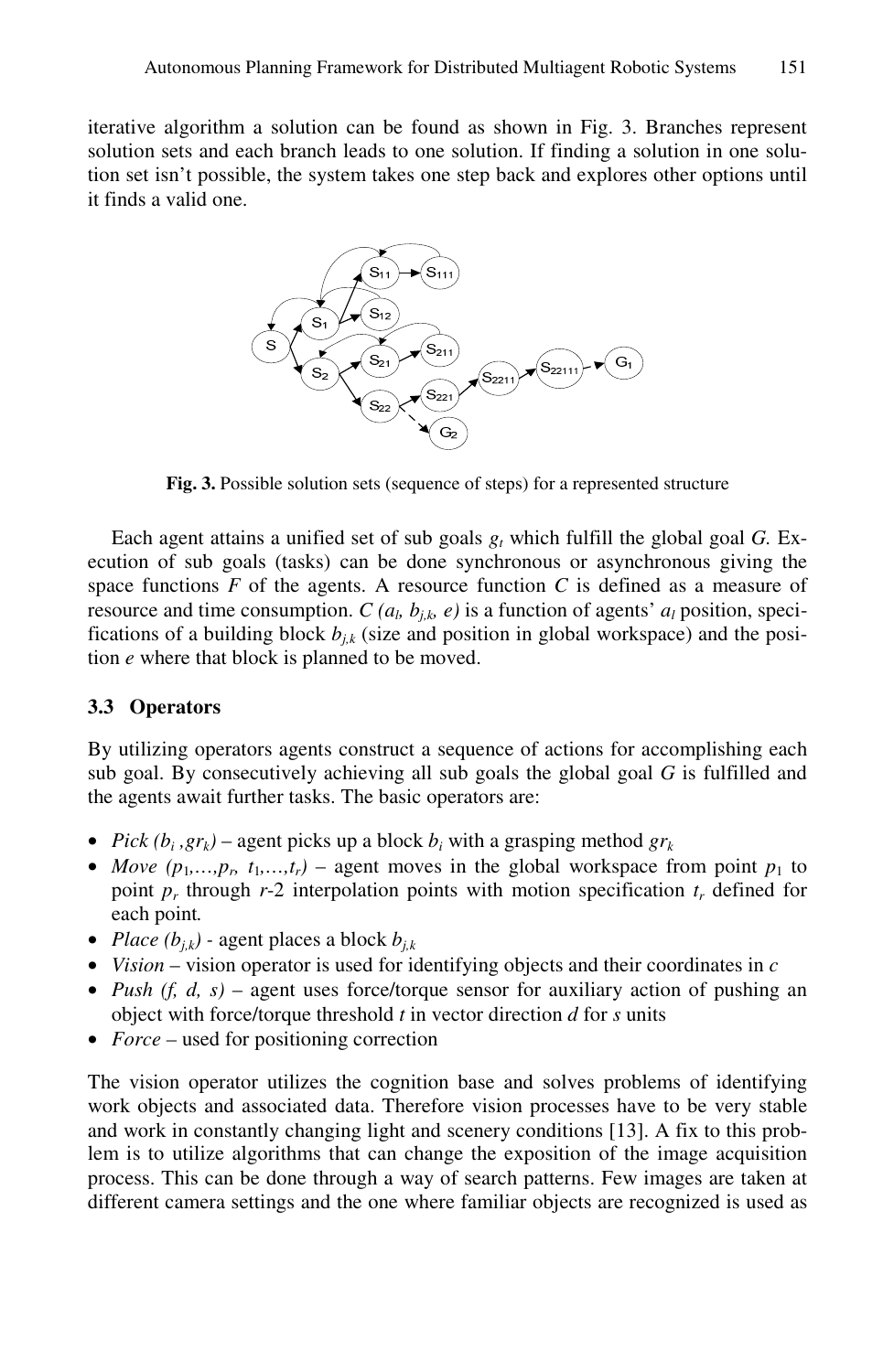reference. The downside is increase of image acquisition and processing time. If light and scenery conditions can vary this is a necessity due to the high level sensitivity of precision vision applications.

Furthermore if there is a need for even higher precision beyond capabilities of vision systems agents can use very sensitive force sensors. This method improves accuracy and corrects the pick&place positions. To determine which method to apply agents rely on vision identification of objects. Once the object is identified agents can decide which method of force correction to apply. In example they can successfully insert a shaft or a square object into adequate holes if their original position was slightly off the required one. Furthermore the force sensor allows an agent to correct larger errors. A controlled search pattern is used with a very low force not to damage the objects. Finding the adequate insertion position completes the process.

#### **3.4 Global System Approach**

The starting point of every assembling process is perception of the agent's environment. Each agent uses vision systems to acquire information from a portion of the global workspace and forwards it to the planning agent. From the global information set the planning agent extracts relations between objects forming the initial structure. The same principle is applied for the random set of work objects. Regarding the initial structure and available elements the planning agent decomposes the global goal into tasks which can be performed by an individual agent. Task priorities are also taken into consideration where some tasks are conditioned to be executed before others. After this initial process each agent bids for a task. Through comparing resource functions agents submit the task to the optimal candidate. Idle agents repeat this process and acquire free tasks. When processing a task an agent sends data regarding the consumed space through the *F* function for collision avoidance. After all task are allocated and executed agents inspect the reassembled structure.

### **4 Implementation**

The CAPA has been tested to provide solutions for a structure such as the one shown in Fig. 4. When multiple solutions are possible the MAS executes the one where ∑*C* in the entire solution set is minimal. Currently only two dimensional structures  $(R<sup>3</sup>)$ are being solved but their solutions due to use of real world objects has to be three dimensional  $(R<sup>4</sup>)$ . The planning algorithm was tested on a virtual model of the multiagent robotic system (Fig. 5. a). This was done for safety reasons (primarily collision) and the ability to test and debug the algorithm in parallel on multiple computers. After satisfactory computational results the algorithm and the entire framework have been implemented on an actual robotic system – Fig. 5. (b).

The first problem which emerged was sharing of agent workspace. In order to work on the same task, assembling the same structure, spatial relations need to be taken into consideration. Agents were calibrated using calibration tools and visual applications.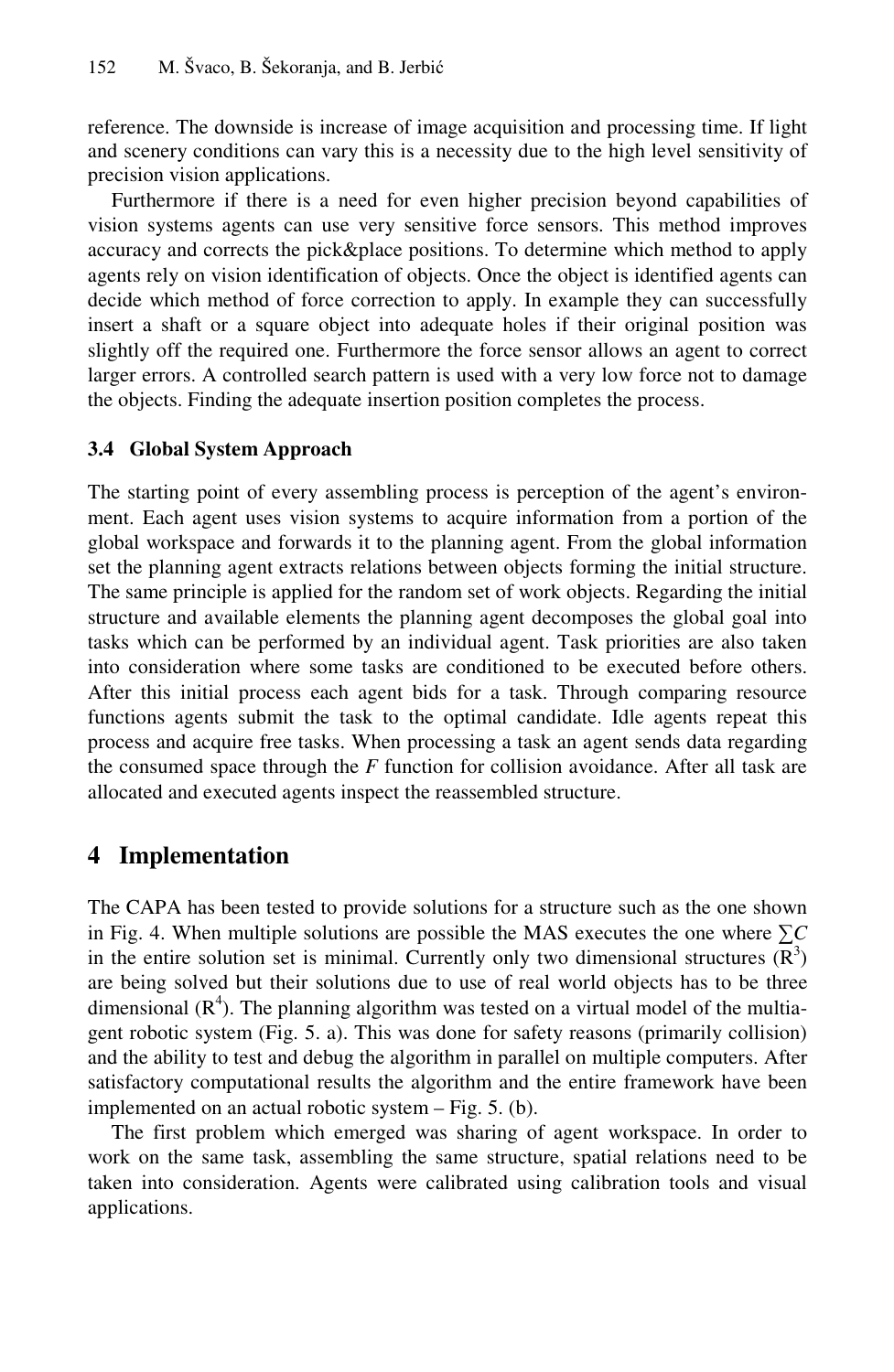

**Fig. 4.** a) Initial space structure b) Randomly scattered building blocks c), d) Space structures assembled by the agents

This creates relations with respect to agent positions (three translations) and rotations (three angular displacements); introducing a common global workspace (*K*). A problem that resulted from the decentralized multiagent architecture was sharing and synchronizing agent time domains. This didn't introduce an issue while tests were conducted on a computer where all agents used the same *CPU clock.* Adjustments have been done using handshaking with digital signals and through TCP/IP communication which allowed coordinated task execution.



Fig. 5. (a) virtual representation of the multiagent robotics system (b) real agents

Collision detection was an issue that needed to be addressed. Currently there are no algorithms to solve real time agent collision or they exist but with limitations. Collision between two agents with kinematic chains of 3 DOF can be solved in a definite period of time [14]. For the reason of limited computational power and the collision detection not being the centre of this research the function (*F*) described in chapter 3 was used.



**Fig. 6.** Planning of 3D structures, following research direction